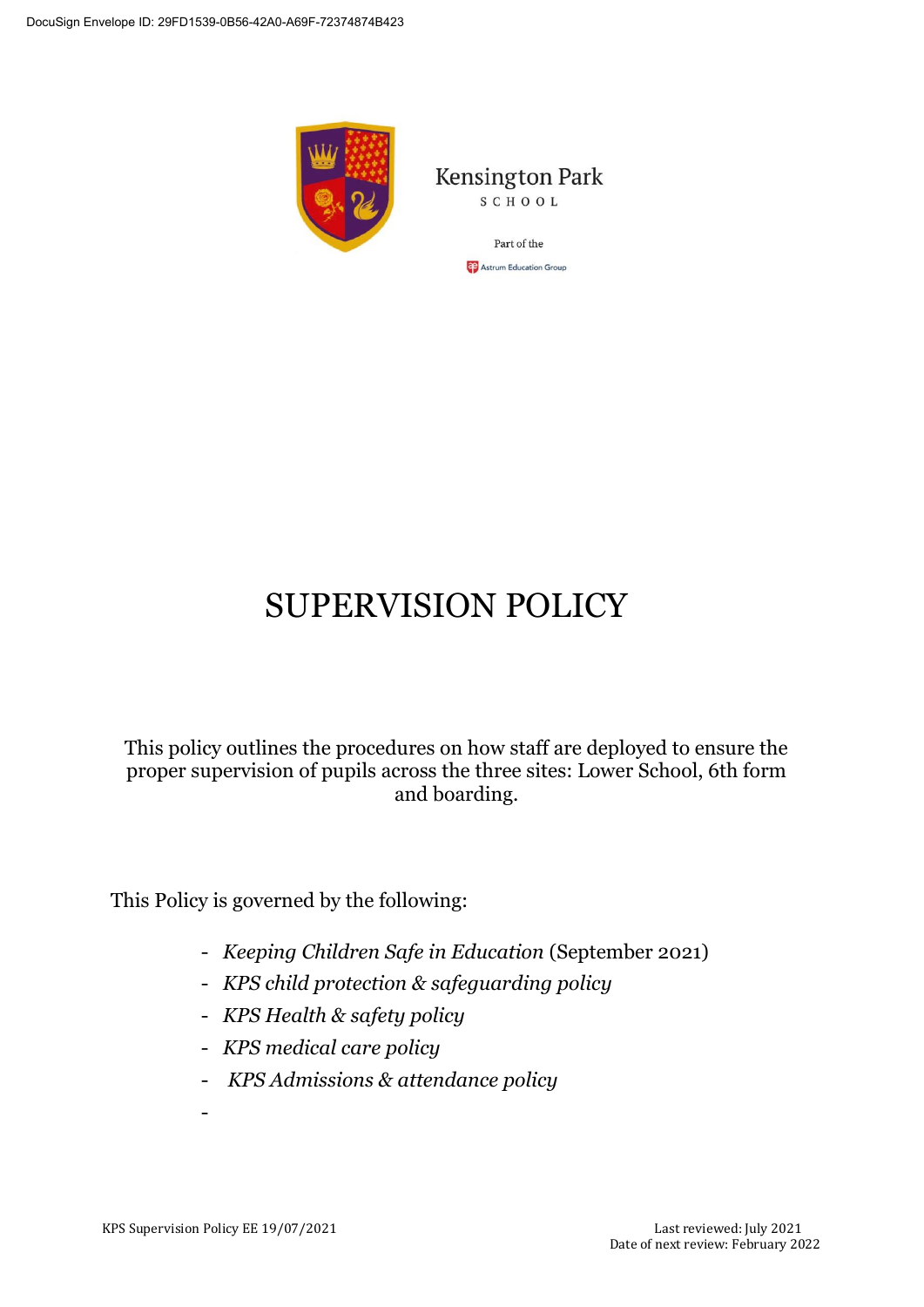## **INTRODUCTION**

This policy advises on how staff are deployed to ensure the proper supervision of pupils across the three sites: Lower School, 6th form and boarding.

The key principles of these arrangements are:

- a) To ensure that access to the sites and the children within it is monitored and controlled, for the purposes of Health and Safety
- b) To prevent access of non-authorised persons on the sites
- c) To maintain high levels of safeguarding

# **Staff**

All members of staff and volunteers at KPS are subject to full vetting and barring checks, even if they only have minimum contact with pupils.

# **Pupils**

Pupils are not allowed on any site without supervision. At least one member of staff is always present on duty in order to supervise pupils whenever they are in the school buildings.

### **Parents and other adult visitors**

- a) Parents or other adults with business at the school sites ie. meeting a teacher or other member of staff –must sign in at reception and wear a visitors identification badge during their time on site. They will be accompanied or directed by a member of staff to the meeting place. On leaving the school / boarding house the visitor must sign out at the front office, returning their badge.
- b) The arrangements for other visitors are covered by the **ARRANGEMENTS FOR THE SUPERVISION OF ANCILLARY, CONTRACT AND UNCHECKED STAFF (SEE BELOW).**
- c) All visitors are to follow the school procedures in the event of the fire alarm sounding.
- d) Should it be necessary to call in a contractor during term time, a member of the school maintenance team will accompany the contractor during his/her visit. For prolonged works requiring a contractor to be on site unsupervised, there is no requirement for vetting and barring checks if the contractor is not engaged in regulated activity. However, regular supervision checks should be conducted by the school under such circumstances.

### **Unauthorised Persons**

- a) Anyone who is not an employee of the school and who has not undergone the procedures above is an unauthorised person.
- b) Staff who see somebody they do not recognise must assume they are an unauthorised person.
- c) The member of staff should escort them to reception and ask them to sign in.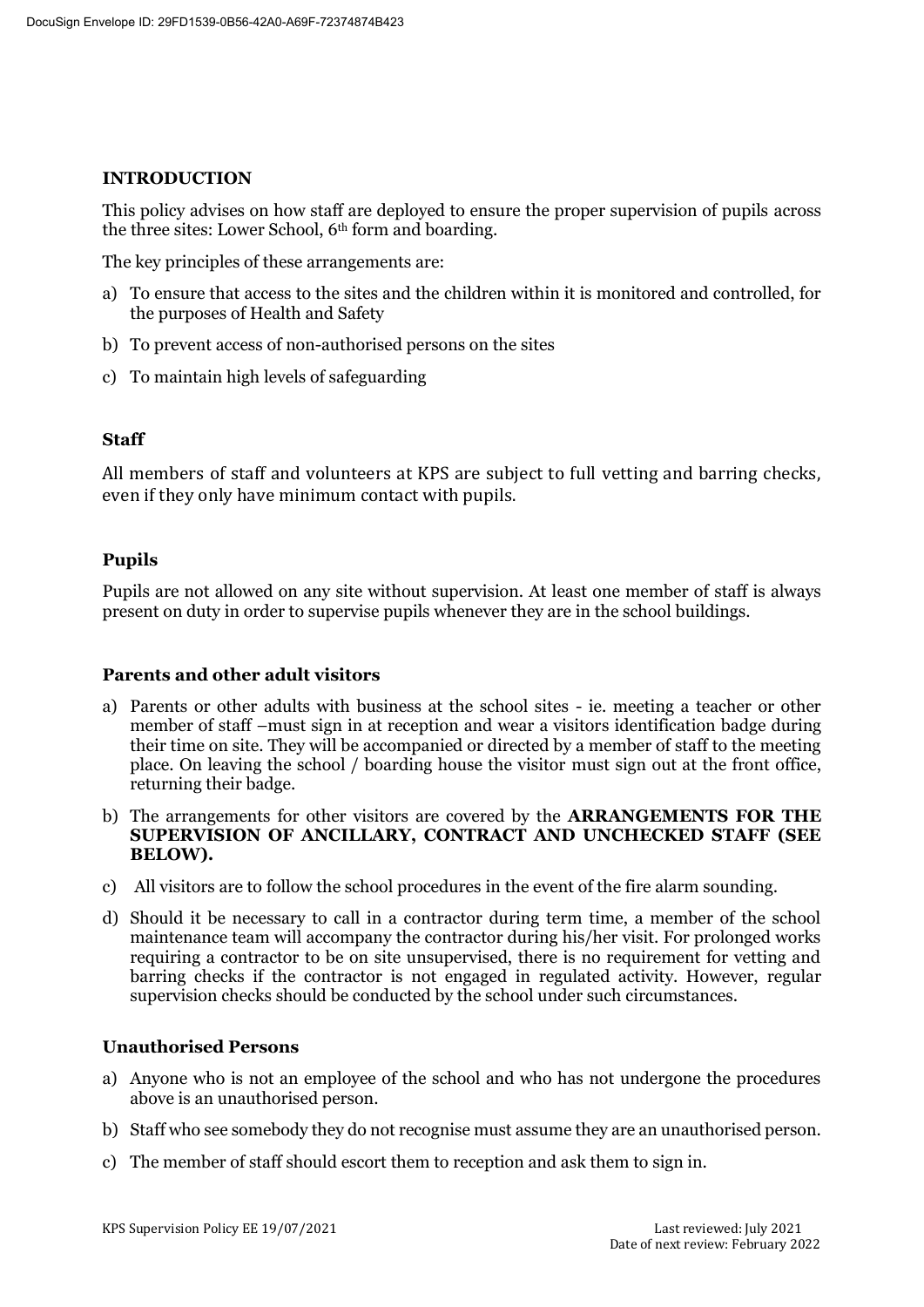- d) If they do not have any valid business, they should be asked to leave immediately and be observed to do so.
- e) If they refuse or do not leave, the local police must be telephoned and advised that there is an intruder in one of the school buildings.

## **Staff induction**

All new members of the teaching staff receive a thorough induction into the school's expectations of the appropriate levels of pupil supervision. Guidance is given on areas within the buildings that should be regularly checked when on duty outside normal lesson times.

# **Medical support**

The school nurse is available for all 3 sites, Monday to Friday, to administer first aid, to deal with any accidents or emergencies, or to help if someone is taken ill. There are also members of the teaching staff and non-teaching staff, who are also trained in first aid and are certified to administer this in an emergency. The list is maintained by the School Nurse.

The School will always have at least one qualified first aider at all times whether at school or on a school trip **(see Health and Safety Policy).**

## **Supervision during educational visits and trips**

The arrangements for the supervision of pupils during educational visits and trips out of school and from the boarding house are described in our Educational Trips and Visits policy; this includes reference to medical administration on school trips. See also the school's Health and Safety Policy for supervision on journeys: 'taking into account the sex, age and ability of pupils, nature of activities, experience of adults in off-site supervision and their competence, duration and nature of the journey, type of accommodation, requirements of the organisation being visited, competence and behaviour of the pupils and first aid cover (a guideline for adult pupil ratios is 1 adult to 10 pupils in Years 3 and above. It may be appropriate for pupils to have some remote supervision time, in such cases the parents must have agreed in writing to their child spending time without direct supervision.)'

When a member of staff is supervising in a remote location a mobile phone should be taken. Pupils are not given supervisory responsibility for other pupils without adult supervision.

Pupils are expected to follow reasonable instructions given to them by teachers or by qualified leaders when on external trips.

### **Supervision during remote learning**

Pupils are expected to have their cameras on at all times, both during lessons and when taking exams so that staff can maintain high levels of supervision.

### **KPS TEACHING BUILDINGS**

All members of the teaching staff are expected to take responsibility for supervising pupils when they are on site. This includes taking their share of break and lunchtime supervisory duties, as well as early supervision duties. Each term the Head of Lower School and Head of Sixth Form organises the duty rota for staff.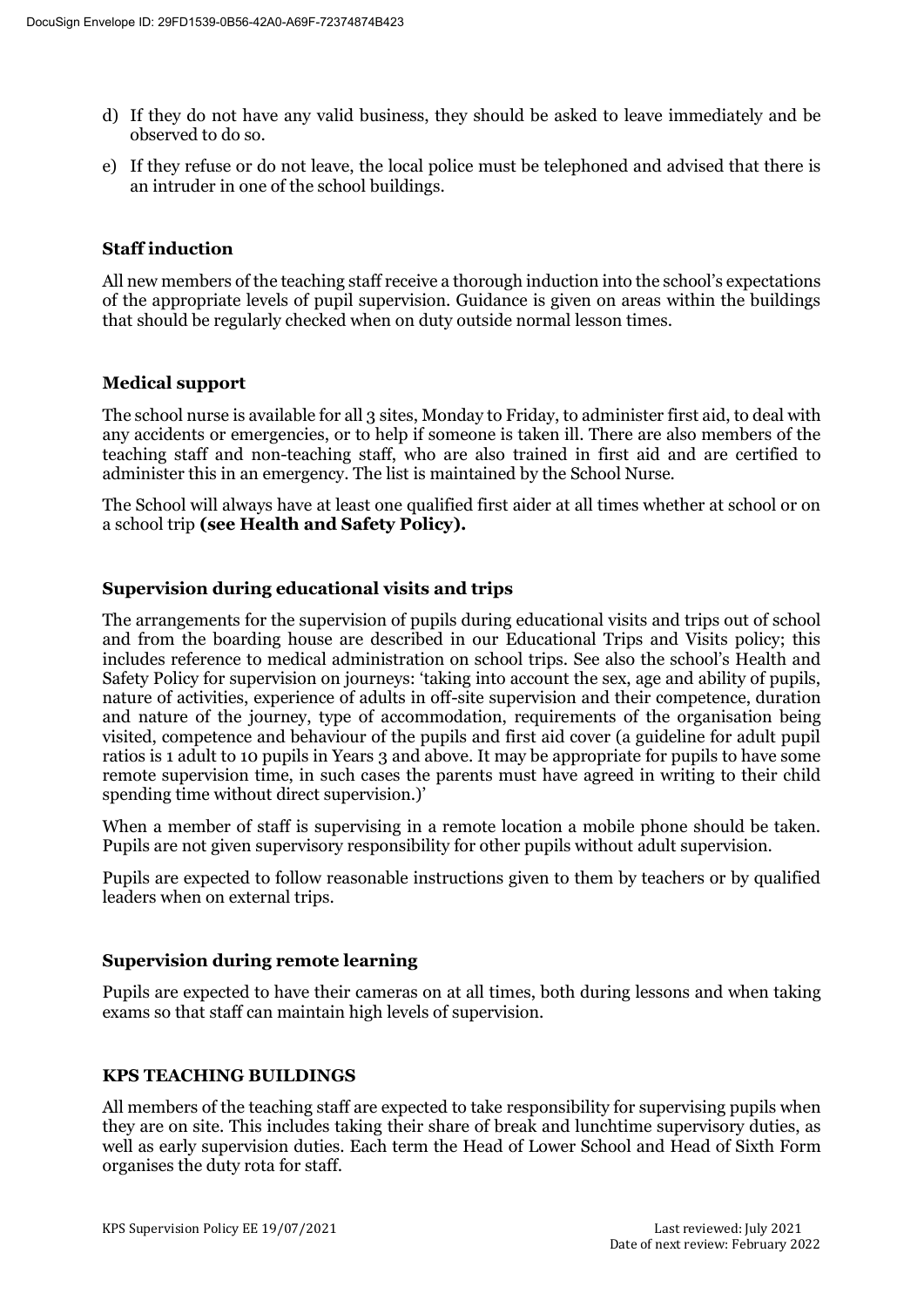Staff duties are necessary to ensure the school's supervision of pupils both inside and outside the classroom is adequate, and meets statutory requirements in order to contribute to the safeguarding and welfare of pupils. The DfE gives advice on staffing ratios. These should not be exceeded and, in addition, may need to be reduced where the nature of the groups or the nature of the activity require this, for example, where the group includes pupils with special educational needs. Pupil ratio on site is 1:20, unless the risk assessment conducted in school for a particular activity proves the need for this ratio to be reviewed and refined.

Special arrangements are made to ensure that pupils are supervised during play and concert rehearsals, or other events that bring small groups into school out of hours. Members of the PE Department supervise pupils on both home and away matches.

## **Supervision while travelling to and from school**

Parents are responsible for ensuring that their children travel safely to and from school. The school will always investigate complaints about poor behaviour.

# **Registration**

Pupils are registered each day. Parents are responsible for notifying the school if their child is absent for any reason (see Attendance & Registration policy). The school will always contact the parent if a child fails to arrive at school without explanation.

## **Supervised access by pupils**

Full time teachers are allocated duties that they are expected to fulfil on a weekly basis. A rota is drawn up and agreed at the beginning of the year by the Head of Lower School and Head of Sixth Form.

Duties are very important and should be seen as a priority. Staff should **not organize meetings or appointments which clash with their duty**. If it is necessary to miss a duty, staff should organise a swap well in advance and then inform the Head of Lower School of Head of Sixth Form. Duties will need to be covered both in the case of absence due to illness and for planned absence.

The school aims to have a fair system for allocating duties which will attempt to take into account the overall loading of teachers' timetables on any given day.

### **Unsupervised access by pupils**

Pupils are not allowed to use scientific, art or sports equipment without supervision. The school ensures that that pupils do not have unsupervised access to potentially dangerous areas, such as the science laboratories. Doors to these areas are kept locked by card fobs at all times when not in use. All flammables are kept securely locked in appropriate storage facilities. Pupils also do not have access to the Maintenance, Catering and Caretaking areas of the school.

# **LOWER SCHOOL**

# **Pupil's arrival and departure**

The school officially opens at 8.25am each morning. If pupils arrive before this time they may wait independently in the school building until tutor registration at 8.30.